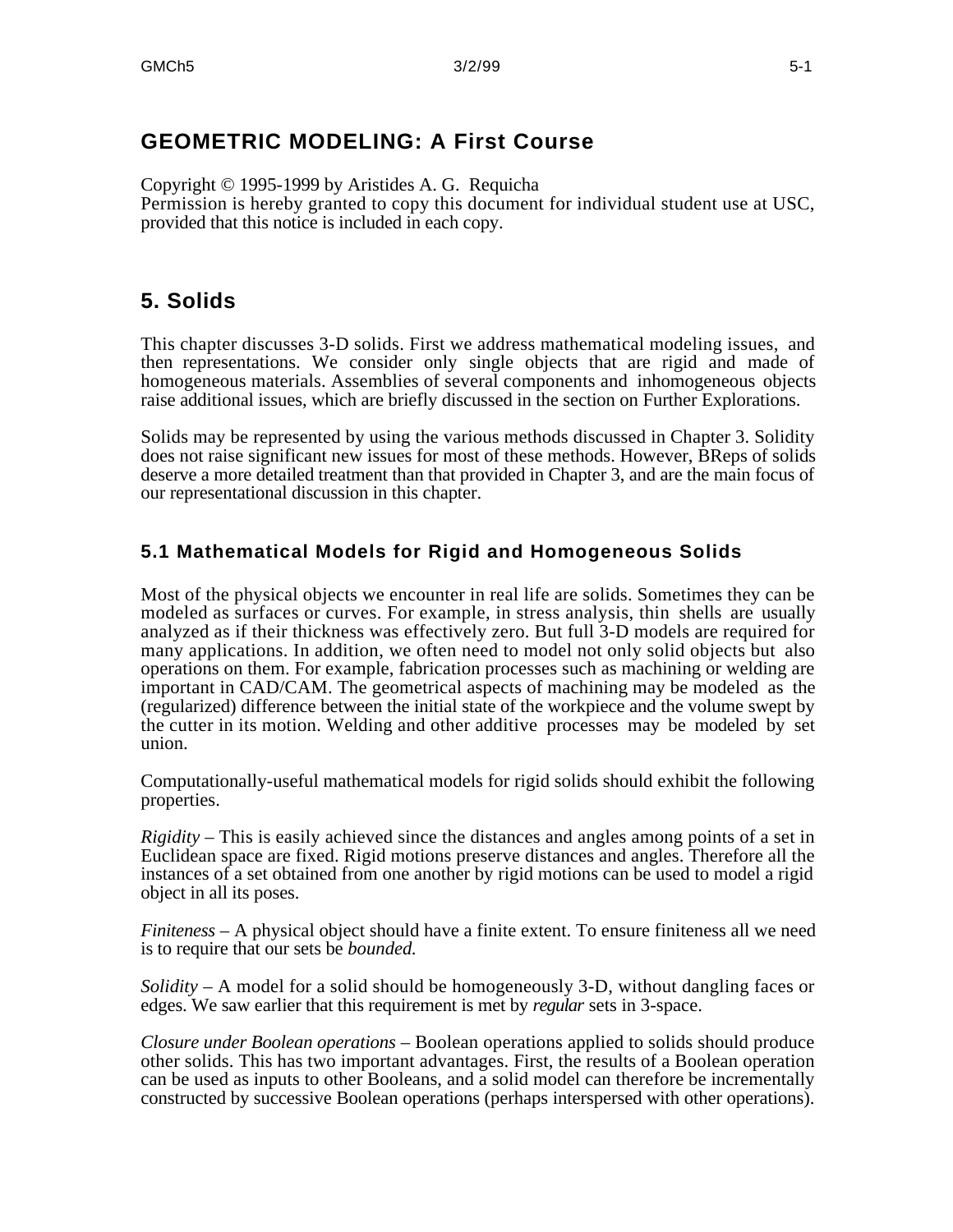Second, subtractive and additive manufacturing-process models are guaranteed to produce solids.

*Finite describability* – Point sets used to model solids should be describable by a finite amount of data, to ensure that they can be represented in computers, which have finite memories. (Here we assume that real numbers can be represented exactly in computers, i.e., we use the Real Random Access Machine model of computation.) Polyhedra can be described finitely by the coordinates of their vertices plus connectivity information that specifies how vertices define edges and faces. But polyhedral models have too small a domain. What we need are models akin to polyhedra, but with curved faces.

*Boundary determinism* – A solid should be modeled by a set that is unambiguously defined by its boundary. This may seem a truism, but actually there are examples, such as the Lakes of Wada discussed in [Hocking & Young 1988], in which three or more bounded sets all have the same boundary. Sets that exhibit such behavior are counter-intuitive and poor models for physical objects. In addition, without boundary determinism we will not be able to use BReps, which are one of the most popular schemes for representing solids.

It can be shown that sets that are bounded, regular and semi-algebraic possess all the desired properties, and therefore provide appropriate models for solids. These sets are usually called simply *r-sets*. Intuitively, r-sets are curved polyhedra with faces lying on algebraic surfaces. A more precise characterization follows.

A *semi-algebraic half space* is a set of points that satisfy an algebraic inequality

$$
\{\mathbf p: f(\mathbf p) \quad 0\}
$$

where *f* is a polynomial. For example, the inequality

$$
ax + by + cz + d \quad 0
$$

defines a planar half space, i.e., the portion of 3-space which lies to one side of the plane defined by the equation

$$
ax + by + cz + d = 0.
$$

A *semi-algebraic set* is the result of a finite number of (standard, unregularized) settheoretic operations on semi-algebraic half spaces. For example, a finite solid cylinder is the intersection of three semi-algebraic half spaces. One of these is cylindrical and the other two are planar, as shown schematically in Figure 5.1.1. (Each half space itself is unbounded; only bounded portions of the half space boundaries are shown in the figure.)

Because  $-f$  is also a polynomial, and  $-f$  0 is equivalent to  $f$  0, we could have defined semi-algebraic half spaces with inequalities of the form  $f \quad 0$ . Furthermore, the intersection of the two halfspaces *f* 0 and *f* 0 is the set defined by the equation  $f = 0$ , and this is an algebraic set, or algebraic variety, defined earlier in Chapter 4. Therefore algebraic sets are special cases of semi-algebraic sets.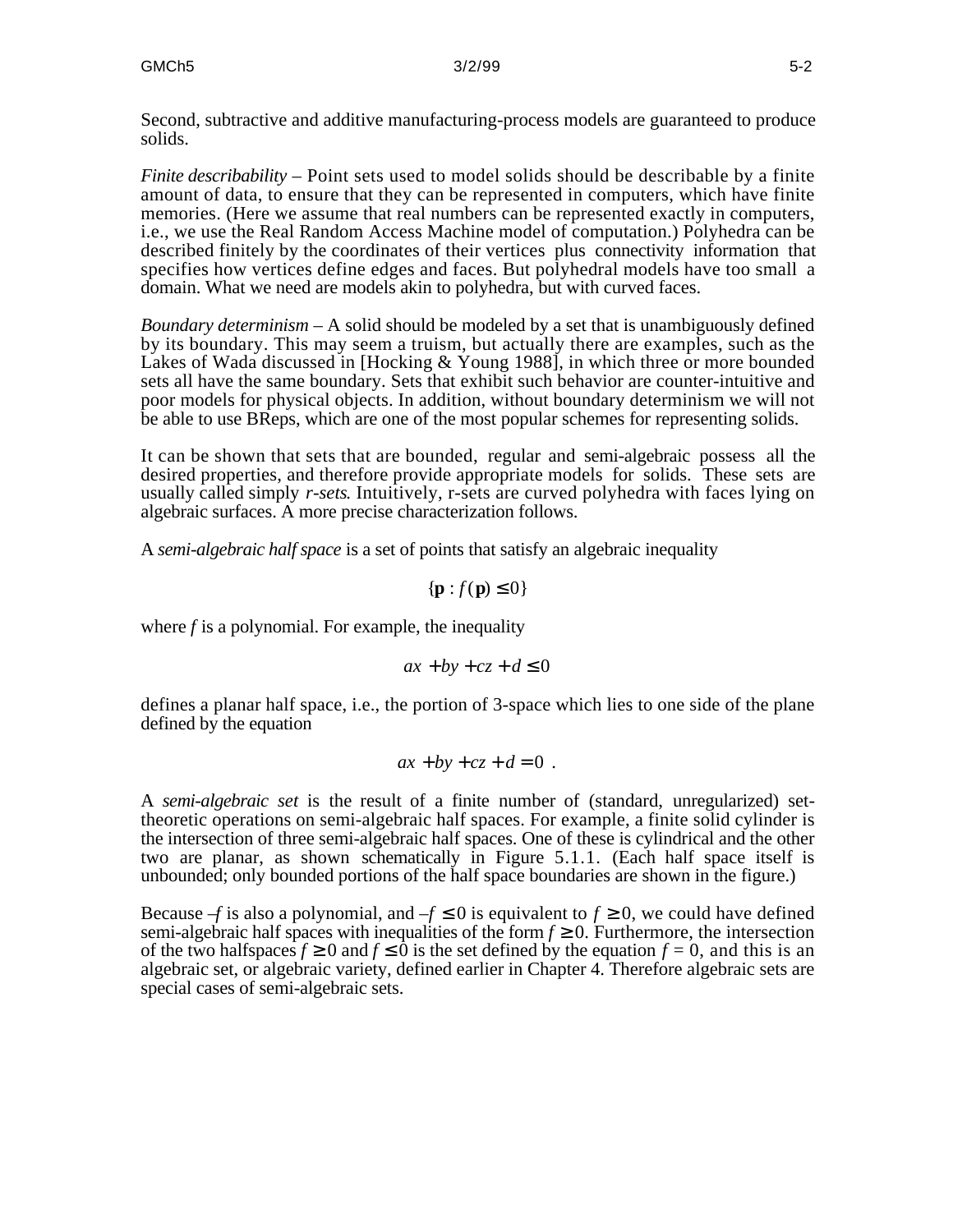



Figure  $5.1.1 - A$  finite cylinder is the intersection of a cylindrical and two planar half spaces

It can be shown that the interior, boundary and closure of a semi-algebraic set are also semi-algebraic. Therefore, a finite number of regularized Boolean operations on semialgebraic sets produces another semi-algebraic set. This implies that a set defined by CSG on semi-algebraic half space primitives also is semi-algebraic. Furthermore, if the primitives are r-sets, the result also is an r-set, because regularized Booleans preserve boundedness, regularity and semi-algebraicity. This implies that CSG representations in the domain of r-sets are always valid.

A polyomial has a finite number of coefficients, and a semi-algebraic set is the result of a finite number of (non-regularized) Boolean operations on a finite number of half spaces defined by polynomial inequalities. Therefore, a semi-algebraic set is always finitely describable.

It is also true, but not trivially proved, that a bounded semi-algebraic set in 3-space is determined uniquely by its boundary, which is semi-algebraic as well. In addition, semialgebraic sets do not exhibit certain pathological behaviors found in more general classes of sets. For example, there are sets such as "Alexander's horned sphere" or "Antoine's necklace" [Hocking & Young 1988], that are homeomorphic to spheres, and yet the portion of 3-space which lies inside each of them is not a topological ball. Such sets are said to be "wildly imbedded" in Euclidean space. Semi-algebraic sets cannot be wildly imbedded; they are always "tamely imbedded".

In summary, r-sets are bounded, regular, semi-algebraic sets. They are rigid, finite, solid, closed under Boolean operations, finitely-describable, and uniquely determined by their boundaries. Therefore, they provide suitable models for rigid, homogeneous solid objects.

Some authors and systems prefer a more restricted class of models: r-sets that are bordered, connected 3-manifolds. Such sets have boundaries that are themselves closed 2 manifolds. Manifold models have computational advantages. For example, one can be sure that an edge is shared by only two faces, and this simplifies certain algorithms. However, manifolds are not closed under Boolean operations, as shown by the glued-cube examples of Figure 4.1.3.2.

R-sets need not be connected. For example, two disjoint cubes are an r-set. These cubes are considered rigidly linked, and move together when rigid motions are applied to them. In typical manifold-based systems, the two cubes are considered two distinct objects that can be "assembled", although they need not even be near each other. The two objects can be moved together by applying a rigid motion to the assembly. Solids or assemblies made out of components that are not in contact with each other are physically counter intuitive, but cause no significant mathematical or computational difficulties.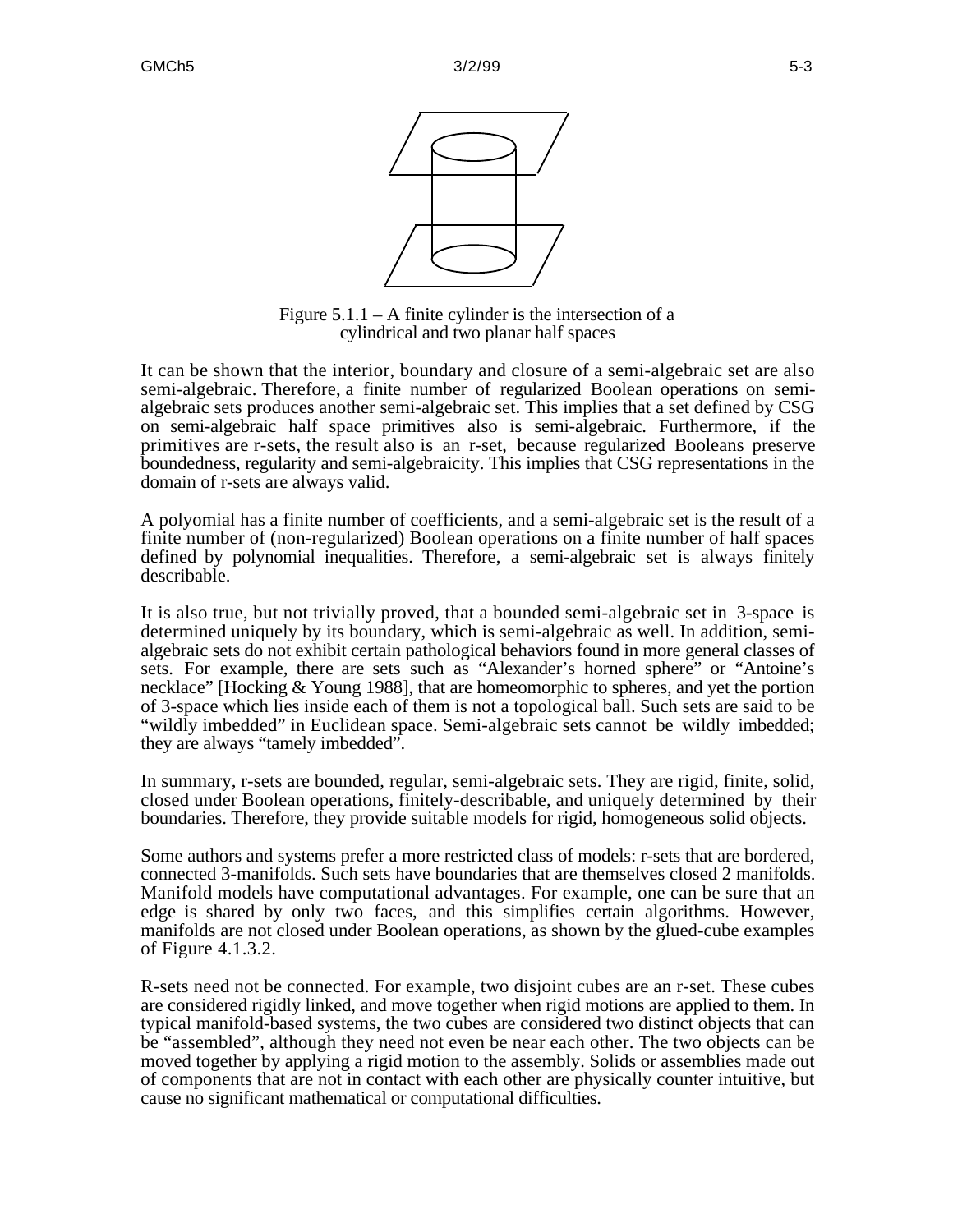## **5.2 Boundary Representations for Solids**

Boundary schemes are the most widely used representations for solids. The following sections discuss basic concepts in boundary representations, and then focus on validity issues, and how to help construct valid representations by means of so-called Euler operators.

### **5.2.1 Boundary Graphs**

Essentially, a BRep is a graph structure with nodes corresponding to faces, edges and vertices in a cell decomposition of the solid's boundary. Links between the nodes express connectivity information. Figure 5.2.1.1 provides a simple example. The BRep graph is shown only partially.



Figure  $5.2.1.1 - A$  pyramid (a) is represented by a graph (b) containing face, edge and vertex nodes.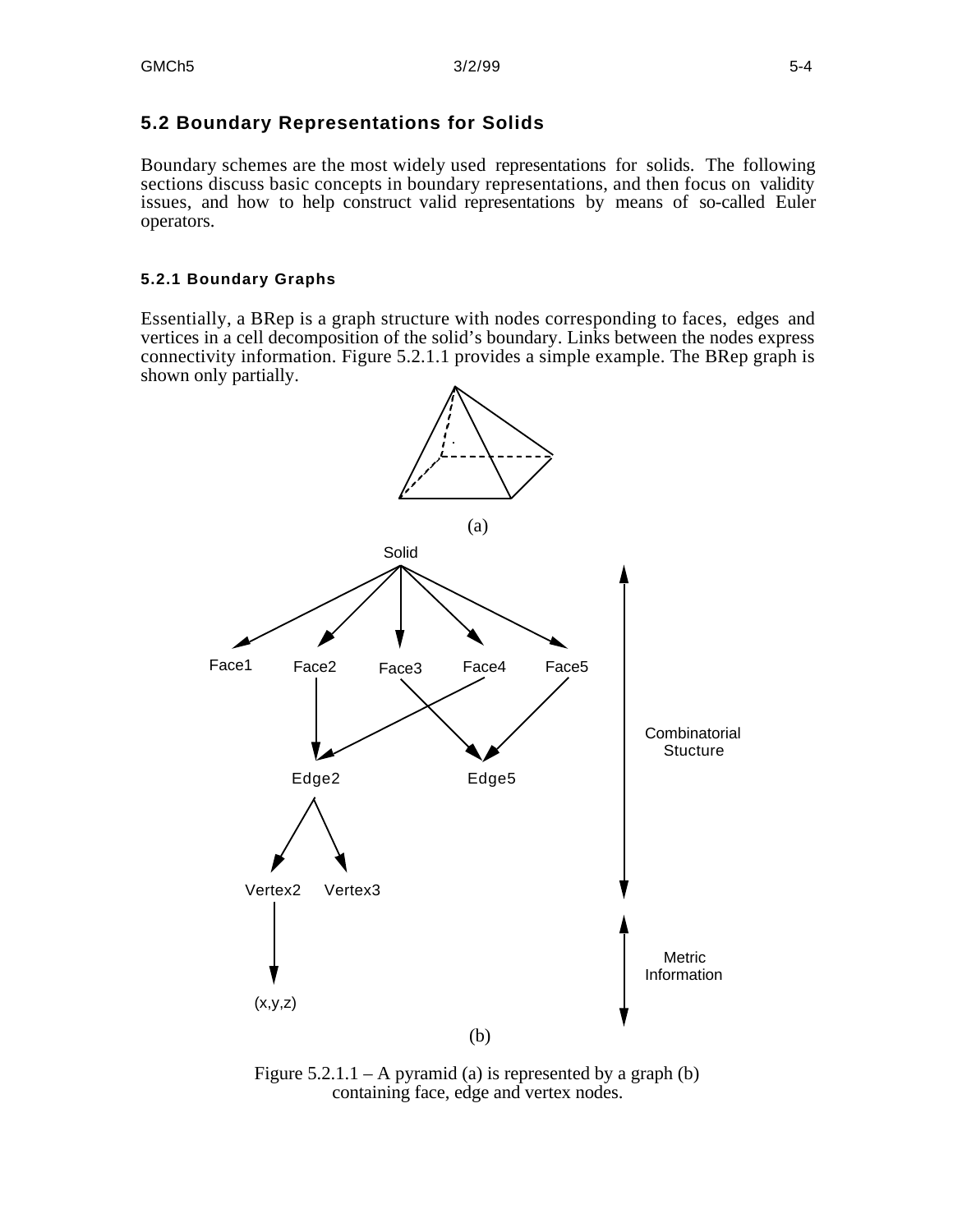Observe that the top levels of the graph in the figure contain only connectivity information. Together they constitute the *combinatorial structure* of the representation. The vertex coordinates are the *metric information* associated with the representation. In the geometric modeling jargon, the combinatorial structure is often called the *topology*, and the metric information the *geometry*.

In the representation shown in the figure, the faces are all simple polygons, without holes. When the polygons are all of the same type, for example, all quadrangles, or all triangles, the BRep is called a *tessellation*. Tessellations with triangular faces are called *triangulations*. Tesselations are used extensively in hardware accelerators for rendering and other applications.

Faces with holes are used by many BRep modelers. They normally are represented by introducing an additional level in the combinatorial structure between faces and edges. Edges are grouped into closed circuits or *loops*, and face nodes point to loop nodes, which in turn are linked to their associated edge nodes.

For polyhedral objects it is usually clear what is meant by a face or an edge. But for curved objects intuition alone does not suffice. For example, what are the faces and edges of the object shown in Figure 5.2.1.2? For solids bounded by free form or sculptured surfaces, it is usually impossible to determine by inspection which portions of the boundary are the actual faces in the underlying representation.



Figure 5.2.1.2 – What are the faces?

Faces and edges are best viewed as representational artifacts that must be carefully defined by the designers of BRep schemes. First, let us assume that there is a set of *primitive surfaces* (for example, planes and natural quadrics) for a boundary scheme. Then, typical face definitions should satisfy the following conditions.

- 1. A face is a subset of the solid's topological boundary.
- 2. The union of all the faces equals the boundary of the solid.
- 3. Each face is a subset of only one primitive surface instance.
- 4. A face is homogeneously 2-D, it has no dangling vertices or edges.
- 5. A face is a connected se
- 6. Faces are quasi-disjoint, i.e., meet only at edges or vertices.
- 7. A face is the largest subset of the boundary that satisfies all the previous conditions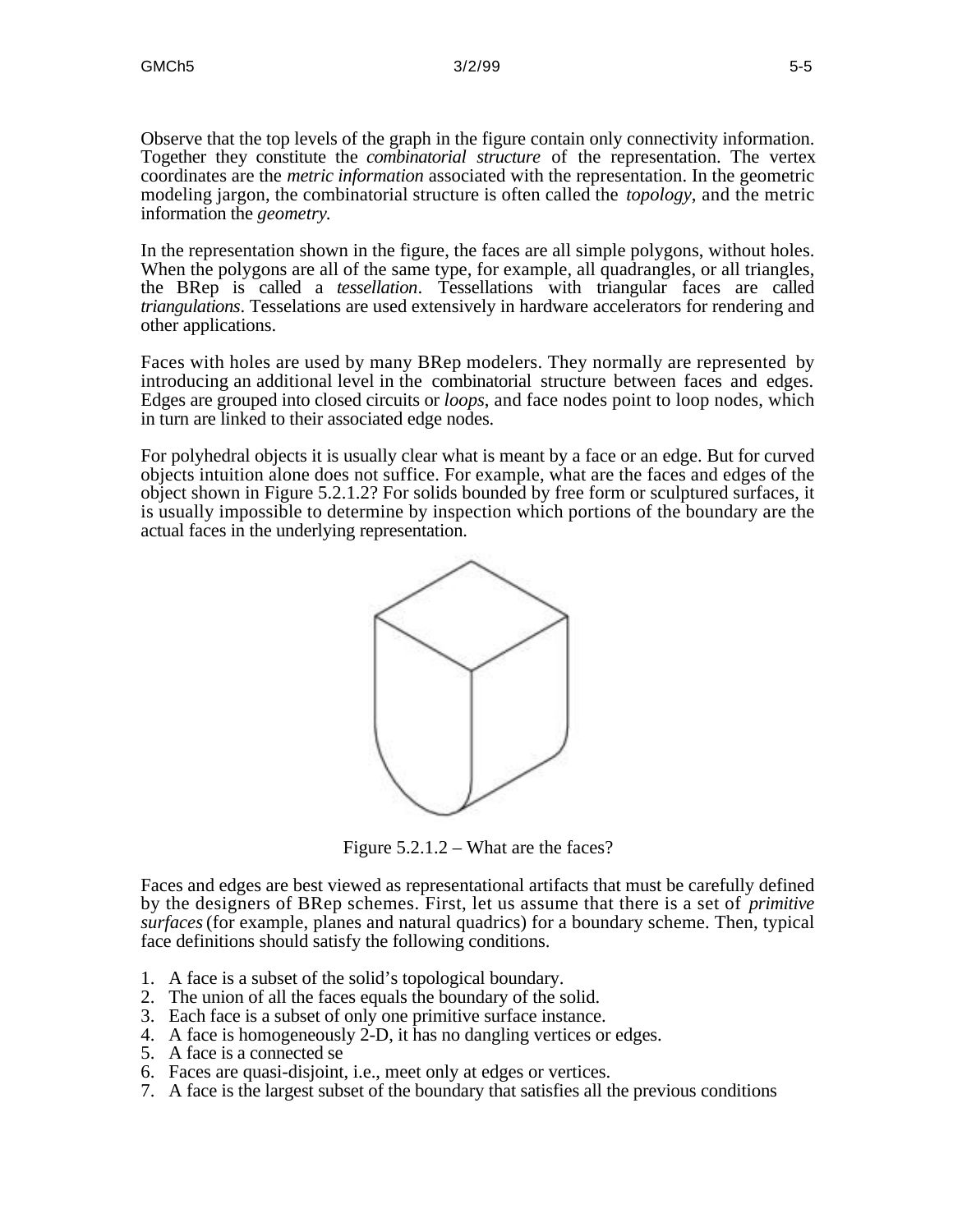It can be shown that, under mild conditions, faces that satisfy these conditions are defined uniquely [Silva 19??]. This does not imply that the corresponding BReps are unique. Two representations for the same object may still differ simply because of a different ordering of entities (permutational non-uniqueness), or different poses for the object (positional nonuniqueness). The faces just defined are sometimes called c-faces, because they are connected. Not all schemes use c-faces. For example, the PADL-1 system used so-called b-faces which could have overlaps, and PADL-2 used m-faces, which need not be connected.

Faces of curved objects are represented as discussed in Chapter 4. Typically this involves a representation for a host surface or patch, a set of bounding edges, and neighborhood information. Host surface representation involves additional metric information (or "geometry") beyond vertex coordinates.

Edges also must be defined precisely. Typical BRep schemes use edges that satisfy the following conditions.

- 1. An edge is a subset of a face's boundary.
- 2. The union of all the edges associated with a face equals the face's boundary.
- 3. Each edge is a subset of the intersection of two primitive surface instances.
- 4. An edge is a compact, connected 1-manifold. (Some schemes require that an edge be homeomorphic to a line segment.)
- 5. Edges are quasi-disjoint, i.e., meet only at vertices.
- 6. An edge is the largest subset of the boundary of a face that satisfies all the previous conditions.

Often the intersection of two primitive surfaces crosses itself and therefore is not a 1 manifold. Then, the intersection must be segmented to satisfy the conditions just listed.

Normally, edges are parameterized and represented as explained in Chapter 4. Approximations, for example by splines, are often used. This can cause delicate numerical problems, because points on the edge do not necessarily lie in the surfaces whose intersection creates the edge. Approximate representations in the  $(u, v)$  parametric spaces of the surfaces involved are even more pernicious, because each edge is represented twice, and the two representations do not coincide exactly.

Many BReps contain additional information that is redundant but important for algorithm efficiency. For example, face normals may be stored, or edges may have back pointers to the faces which share them. Additional links are used to facilitate graph traversal. An example of a heavily linked BRep is the *winged edge* structure due to Baumgart in the mid 1970s, which is the intellectual root of many of the data structures in use today.

We describe the basic winged edge scheme for manifold objects with the help of the example of Figure 5.2.1.3. Edges are oriented by (arbitrarily) selecting for each a start vertex and an end vertex. Edges are depicted in the figure as vectors, to indicate their orientation. By convention, we orient each face clockwise, as seen by an observer outside the solid. The orientation of faces  $f_1$  and  $f_2$  are shown by the curved arrows in the figure. Since the solid is a manifold, each edge will belong exactly to two faces. In one of these faces, called the clockwise face (*cw*), the edge orientation agrees with the face orientation. In the other adjacent face, called the counter-clockwise face (*ccw*), the edge and face orientations are opposite. Therefore, the *cw* face of  $e_1$  is  $f_1$ , and its *ccw* face is  $f_2$ . Following the orientation of  $f_1$ , the next edge to  $e_1$  in its *cw* face is  $e_2$ . This edge is called the *next clockwise* edge (*ncw*) of  $e_1$ . Similarly, the *next counter-clockwise* edge (*nccw*) of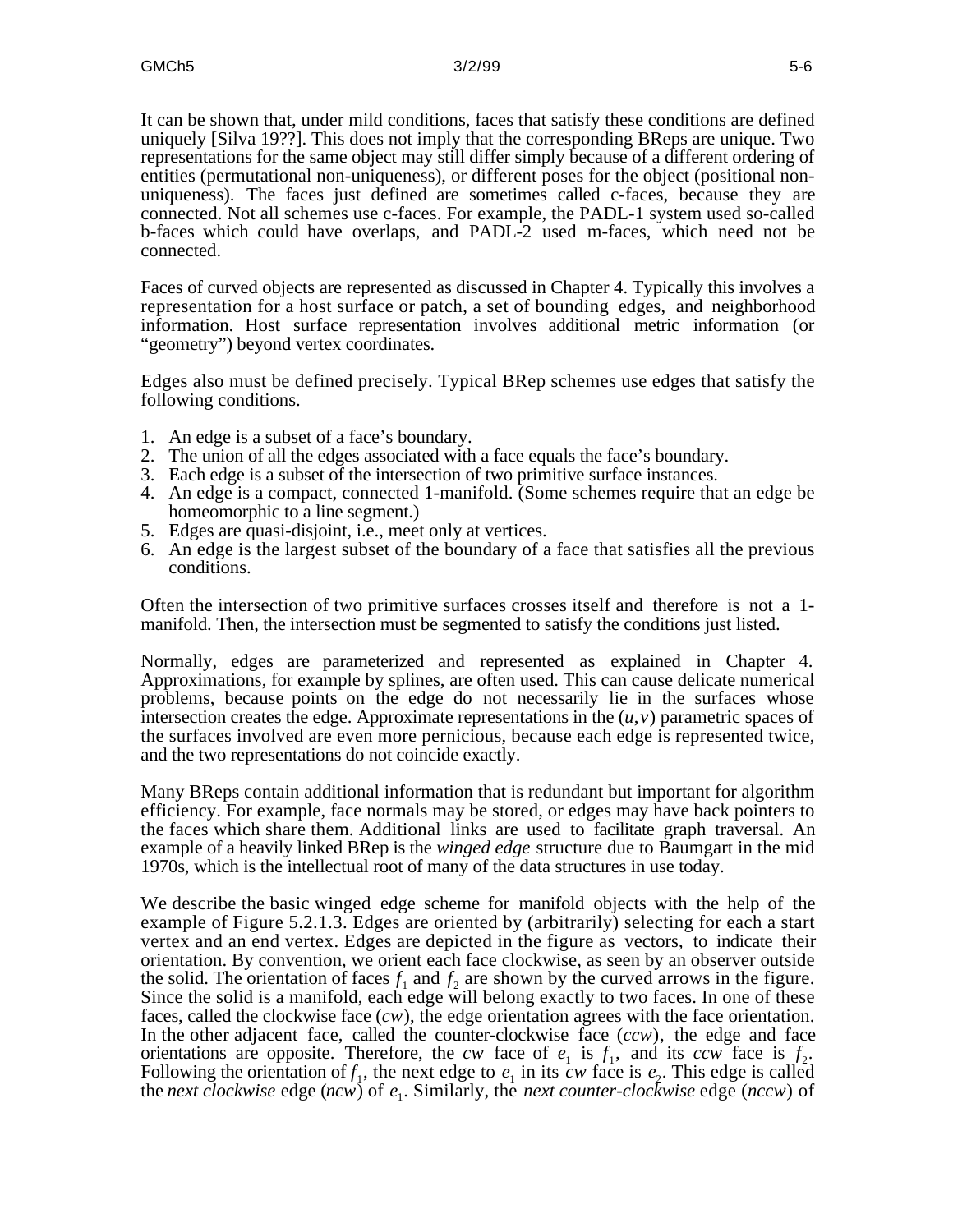$e_1$  in its *ccw* face  $f_2$  is  $e_4$ . Each edge in the winged edge structure points to its *ncw* and *nccw* edges. It also points to its two adjacent faces (not shown in Figure 5.2.1.4).



Figure 5.2.1.3 – Edge and face orientations for a cube.



Figure 5.2.1.4 – A portion of the winged edge structure for a cube.

A face in the winged edge structure points to only one of its edges, as shown in Figure 5.2.1.4. The face-edge pointer is labelled to indicate if the face is the *cw* or *ccw* face of the edge. This information is sufficient to efficiently retrieve all the edges in a face. For example, start with edge  $e_1$  of face  $f_1$ . The next edge,  $e_2$ , of  $f_1$  is found by following the *ncw* pointer of  $e_1$ . To get the next edge, observe that  $f_1$  is the *ccw* face of  $e_2$ . Therefore, we follow the *nccw* pointer of  $e_2$  and obtain  $e_6$ . Continuing this procedure we get all the edges of  $f_1$  in their correct order. Winged edge structures are attractive because they are relatively concise, and provide efficient means for traversing the boundary by following pointers.

The winged edge structure was designed originally for manifold objects and for simplyconnected faces (i.e., faces without holes). It can easily be generalized to multiplyconnected faces by introducing in the structure another level that corresponds to the separate edge loops that bound the faces. It can also be generalized to non-manifold objects, although it becomes considerably more complicated.

#### **5.2.2 Validity of BReps**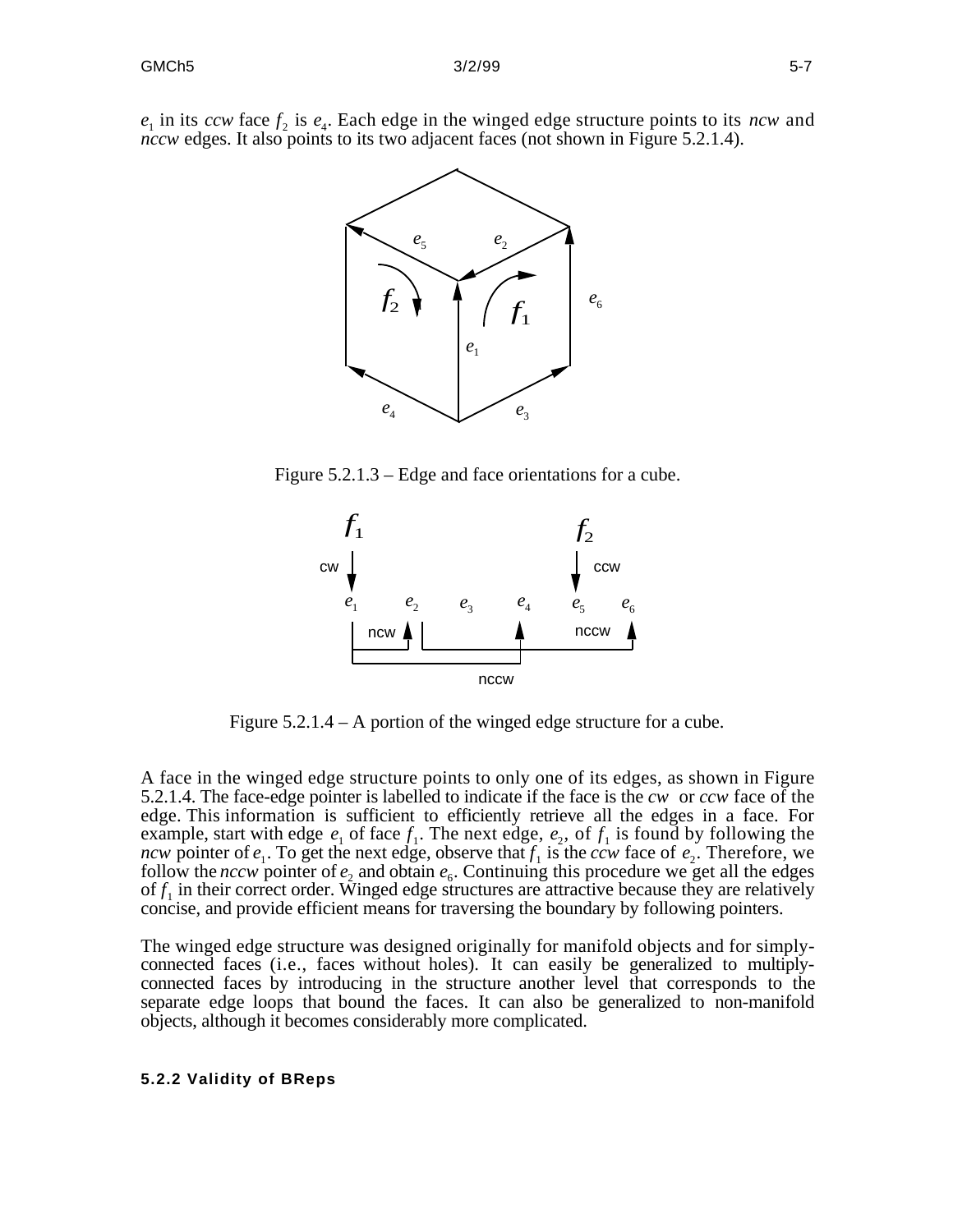The validity of BReps is a complicated issue. For concreteness and simplicity, we will consider a specific representation scheme: boundary triangulation for polyhedral objects. (The discussion is easy to generalize to other BRep schemes.) The domain of the scheme is the set of all polyhedral r-sets. The faces are triangles and the edges are line segments. In addition, faces have the face properties 1-7, and edges have the edge properties 1-6 of Section 5.2.1. This BRep scheme is a simplified version of the scheme illustrated in Figure 5.2.1.1. To convert the representation in the figure to the triangulation scheme, the base of the pyramid would have to be split into two triangles by introducing an additional edge. The validity conditions for the boundary triangulation scheme are the following:

- 1. Each face must have exactly 3 edges, otherwise it will not be a triangle.
- 2. Each edge must have exactly two vertices, otherwise it will not be a line segment.
- 3. The edges associated with a face must form a loop or closed circuit, to ensure that they enclose a 2-D area. This condition is satisfied if and only if each vertex in a face belongs exactly to two of the face's edges.
- 4. The faces must form one or more closed surfaces or *shells*, to ensure that they enclose a 3-D volume. This condition is satisfied if and only if each edge belongs to an even number of faces. (Had we restricted the domain to manifold polyhedra, an edge would have to belong exactly to two faces.)
- 5. Each 3-tuple of coordinates must correspond to a distinct point in 3-space.
- 6. Edges must either be disjoint or intersect at a common vertex, otherwise there would be missing vertices in the representation.
- 7. Similarly, faces must either be disjoint or intersect at a common edge or vertex.

These conditions are easy to establish intuitively, and can be derived mathematically. Conditions 1-4 are *combinatorial*. They are easy to check algorithmically by counting nodes or links in the boundary graph. In contrast, conditions 5-7 are *metric*, i.e., they involve coordinates of vertices and equations of lines and planes. They are computationally expensive to check, because they require intersection tests.

We conclude that validity checking for BReps is not computationally attractive, and should be avoided. Most geometric modeling systems attempt to imbed the required validity conditions in the algorithms used to construct the representations, instead of testing representational validity after the BReps are built. In the next section we discuss a set of constructors that help ensure BRep validity.

Some modeling systems also provide users with operations, sometimes called *tweaking*, that manipulate boundaries directly. For example, in Figure 5.2.2.1 a sharp edge is *chamfered*, i.e., replaced by a face. This operation can be implemented by Boolean subtraction, but many BRep systems strive for higher processing speed, and simply modify the boundary graph directly, by adding a new face, with associated edges and vertices. The mathematical meaning of tweaking operations is not always well defined, and many systems do not ensure that such operations produce valid solids.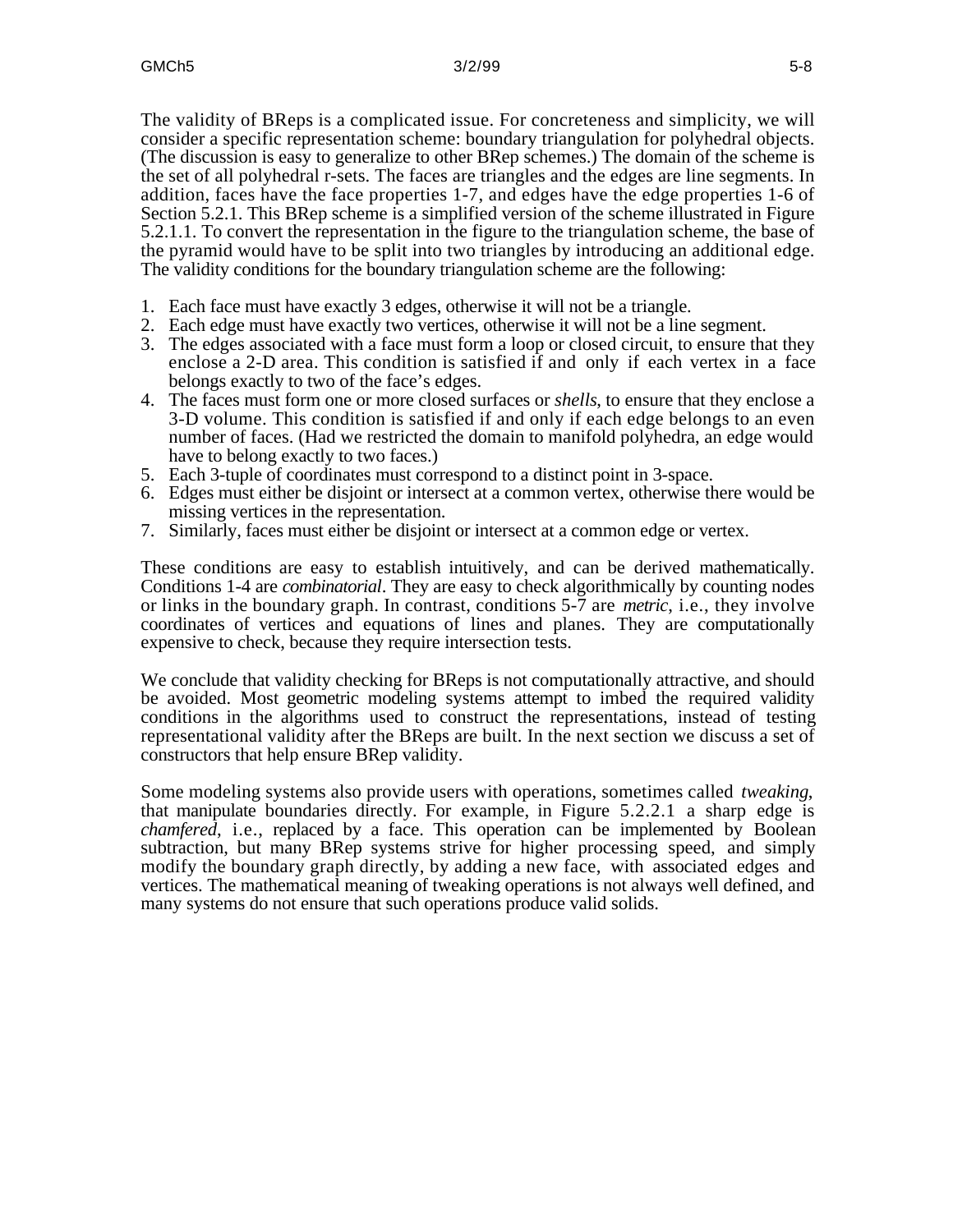

Figure  $5.2.2.1 - A$  chamfering operation.

#### **5.2.3 Euler Operators**

The *Euler operators* for BRep manipulation were introduced in the geometric modeling literature by Baumgart in the mid 1970s. They were originally used in mathematics textbooks to prove *Euler's theorem*, which states that the Euler characteristic of a closed, connected, compact, orientable 2-manifold satisfies the equation

$$
\chi = f - e + v = 2 - 2h,
$$

where *f*, *e* and *v* denote the number of faces, edges and vertices, and *h* is the number of holes or handles of the manifold. This expression assumes that faces are simply connected, i.e., have no holes. If there are *s* connected surfaces, or *shells*, Euler's theorem can be applied to each connected component:

$$
f_1 - e_1 + v_1 = 2 - 2h_1
$$
  

$$
f_2 - e_2 + v_2 = 2 - 2h_2
$$
  
:

Summing all of these expressions yields

$$
f-e+v=2s-2h,
$$

where *f*, *e*, *v* and *h* denote total numbers. The Euler characteristic is a topological property of the surface. It is invariant under homeomorphisms, independent of how the surface is decomposed (under mild conditions that decompositions must satisfy), and depends only on the number of shells and handles.

To discuss Euler operations we need to introduce a BRep scheme more general than the boundary triangulation scheme of the last section. Now faces and edges may be curved, and they are open, in the sense that a face does not include its bounding edges, and an edge does not include its bounding vertices. We require that open faces and edges be homeomorphic to open disks and open line segments, respectively. Otherwise, faces and edges have the properties listed in Section 5.2.1, just like their counterparts in the triangulation scheme. The new representation is called a *cell decomposition* of the boundary.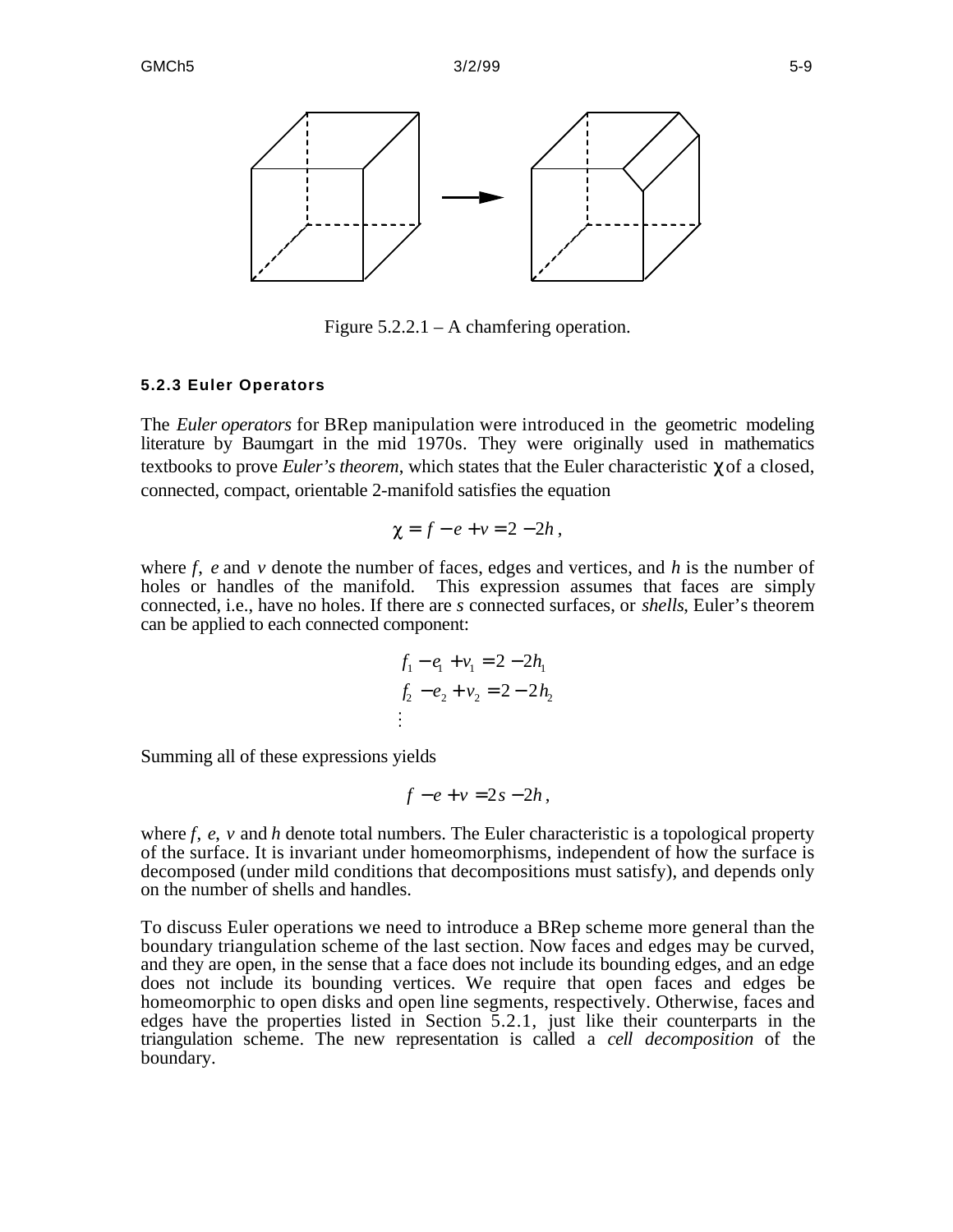Euler operators manipulate cell decompositions. To describe what they do, it is convenient to draw a cell decomposition of a closed surface in the plane. The result is called a *Schlegel diagram*, and can be constructed as follows. Suppose that we have a cubical surface made of an elastic material. We can imagine a balloon in which we drew the edges of a cube. We cut a slit in the back face, between two points **a** and **b**, as shown in Figure 5.2.3.1, and then we open the surface and force it to lie in a plane.



Figure 5.2.3.1 – The surface of a cube with a slitted back face.



Figure 5.2.3.2 – Schlegel diagram for the surface of a cube.

The result is shown in Figure 5.2.3.2. Observe that the top and bottom curves *both* correspond to **ab**, and therefore must be *identified*. This means that points **p** and **q** in the figure are actually the *same* point. The arrows in the figure serve to indicate how point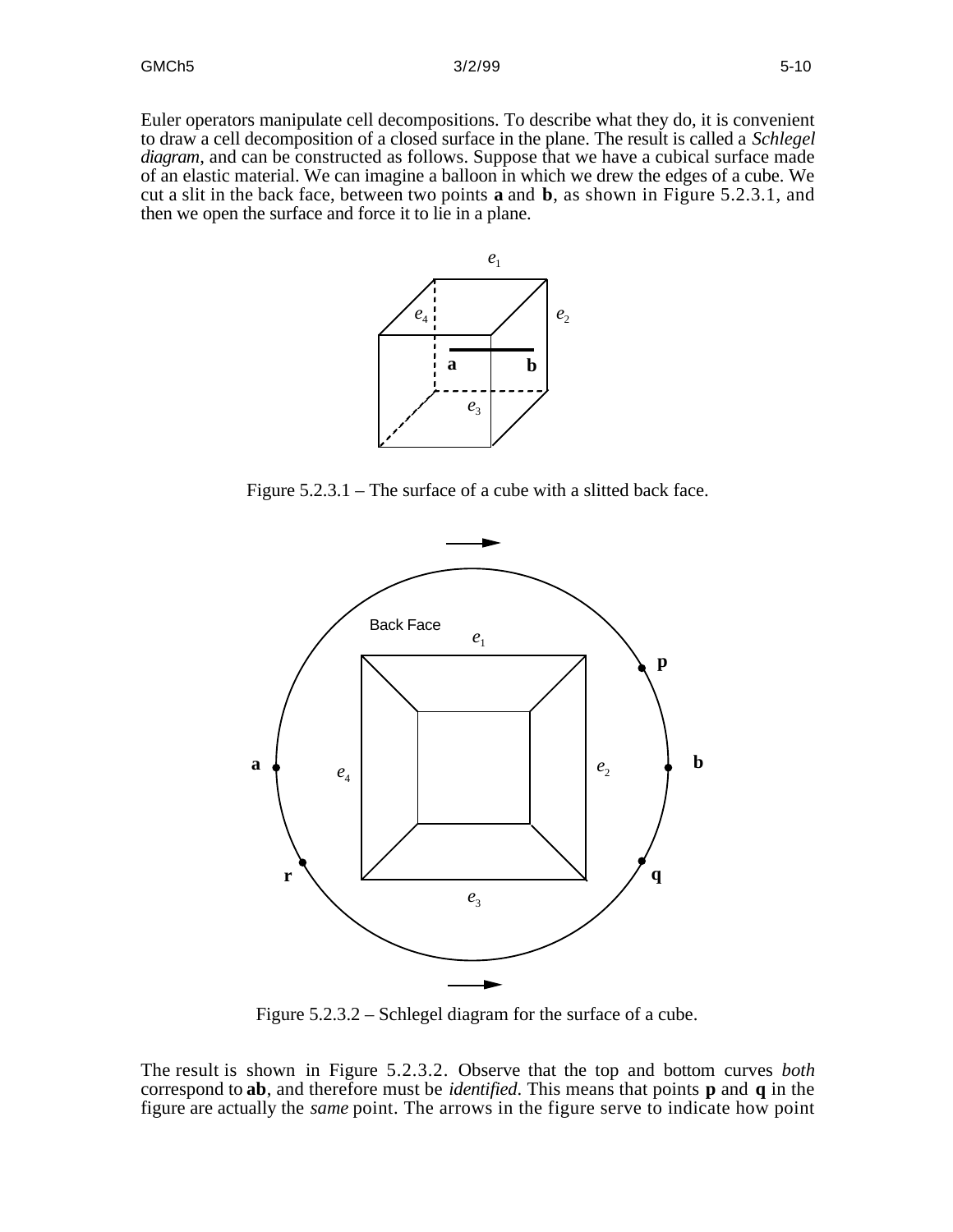correspondences are established. Thus, if the arrows were drawn in opposite directions, **p** would be identified with **r** instead of with **q**. The back face of the cube is mapped onto the region bounded by the two circular arcs and the four labelled edges. After the cut, we deformed the surface elastically, and therefore the planar diagram is homeomorphic to the surface with a slit. If we identify points as indicated above, the Schlegel diagram is homeomorphic to the *original*, uncut surface. The outer, circular edges ofen are not drawn in a Schlegel diagram, and the back face is then understood to be the remainder of the plane.

Now we will successively remove elements of this cell decomposition, as shown in the following figures. In Figure 5.2.3.3 we remove the bottom, front edge and merge the front and the bottom face. Note that the resulting, merged face is no longer planar. Intuitively, we can think of these operations as erasing lines drawn on a balloon. The operation illustrated in this figure is called *kfe*, for "kill face and edge".



Figure 5.2.3.3 – Removal of an edge and a face



Figure 5.2.3.4 – The result of another *kfe* (left) and a resulting face (right).

Another application of *kfe* yields the result shown on the left, in Figure 5.2.3.4. The resulting cell decomposition contains an unusual face, shown on the right in the figure. The points on the dashed edges do not belong to the face. We can open up the face at the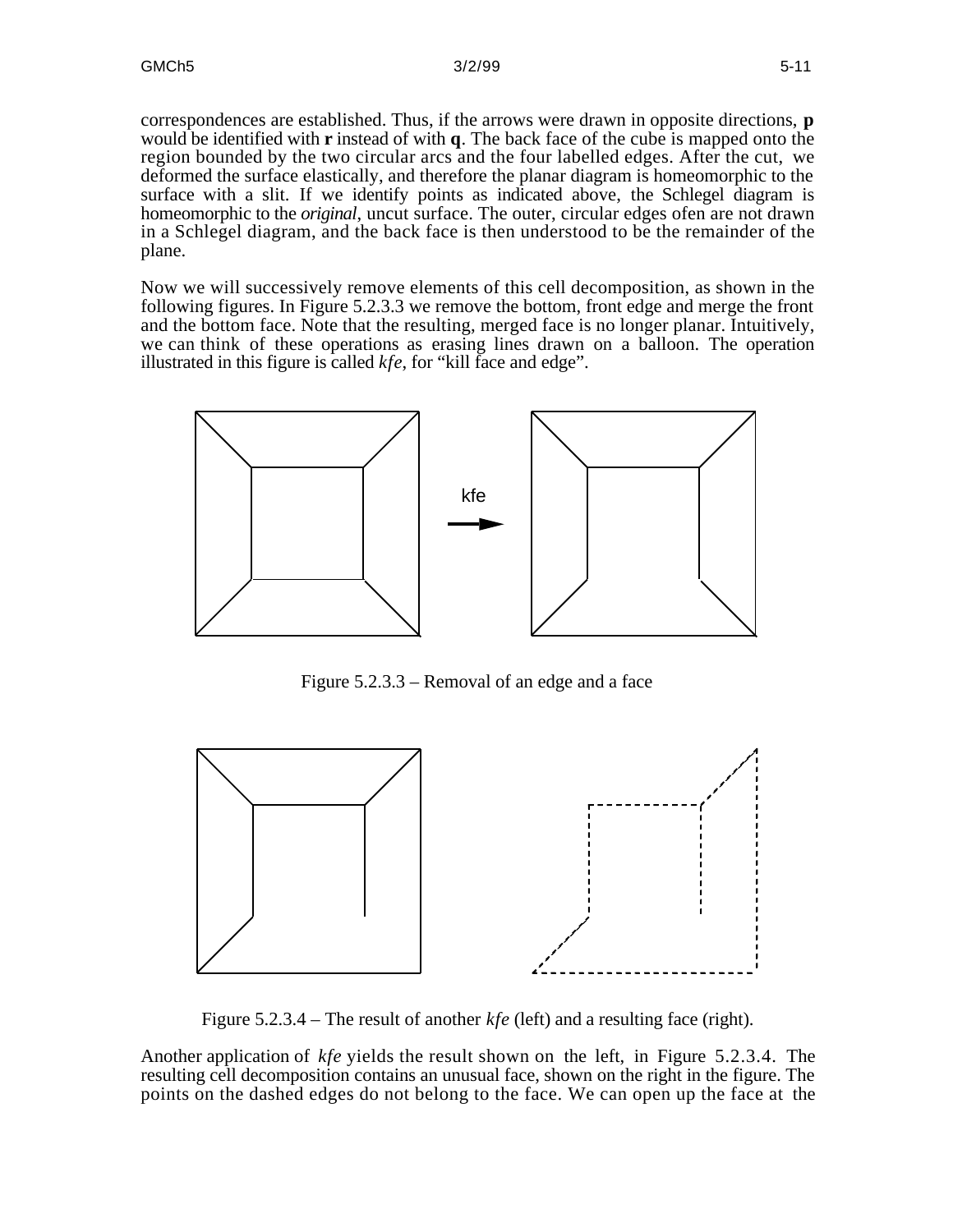vertical, intruding edge, and deform the face homeomeorphically into an open disk. Therefore it is a valid cell.

Two more *kfe* operations produce the result shown on the left of Figure 5.2.3.5. Now we need a new operation, termed *kev*, for "kill edge, vertex", which produces the decomposition shown on the right in the figure.



Figure 5.2.3.5 – Applying a *kev* operation.

Three more *kev* operations produce the result shown on the left of Figure 5.2.3.6. Observe that we are drawing explicitly the back face, to emphasize that there are two faces in the decomposition. Applying *kfe* we produce a decomposition with a single face, as shown on the right in the figure.



Figure 5.2.3.6 – Applying *kfe* to end out with a single face.

Now we remove two more edges and vertices via *kev* operations and generate the decomposition shown on the left of Figure 5.2.3.7. Here we show explicitly the two vertices associated with the remaining edge.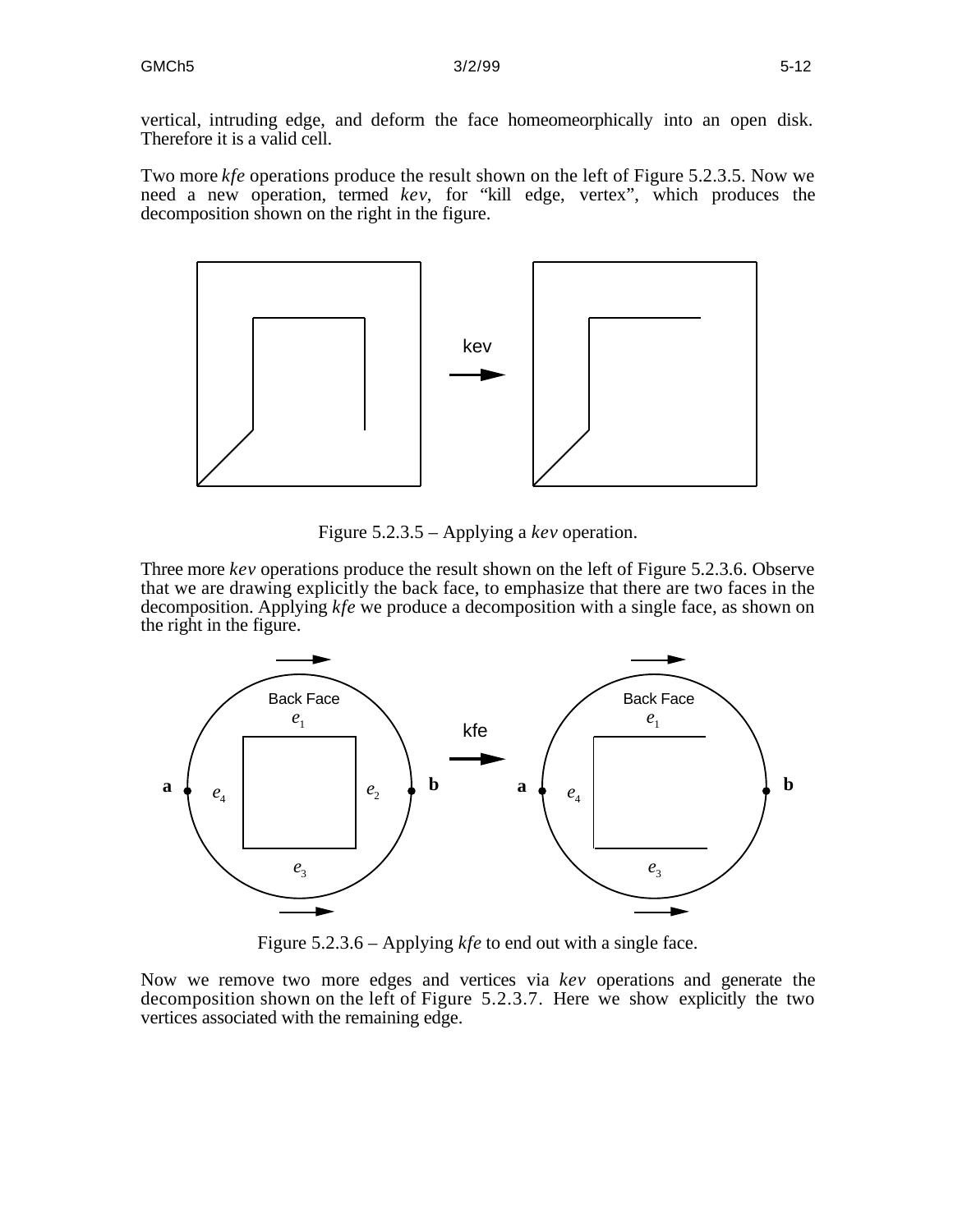

Figure 5.2.3.7 – Generating a single face and single vertex decomposition.

If we remove this edge and one vertex, via *kev*, we end out with a decomposition that contains only one face and one vertex, as shown on the right. This diagram corresponds to a spherical balloon in which only one vertex has been drawn. The face therefore is topologically equivalent to a sphere minus one point, which is a valid cell because it is homeomorphic to an open disk. To see that this is true, project a sphere onto a plane by using the North pole as the center of projection. Figure 5.2.3.8 illustrates the analogous procedure in 2-D. It is clear that points on the sphere map one-to-one onto points on the plane, and so do open sets. Therefore the mapping is a homeomorphism, and the sphere minus a point (the North pole) is topologically equivalent to the whole plane, which is itself equivalent to an open ball. If this last statement is not obvious, map the interval  $[0,1)$ through the function  $f(x) = x/(1-x)$ , which is a homeomeorphism since it establishes a one-to-one correspondence between points and also between open sets—see Figure 5.2.3.9. The result is a semi-infinite line starting at the origin. Now, if we apply a similar mapping in every direction emanating from the origin, the image of the unit open disk centered at the origin is the entire plane.



Figure 5.2.3.8 – Projecting a sphere on a plane using the North pole as the viewpoint.

Finally, we can make the single-face, single-vertex object didappear completely by invoking the *ksfv* operator, which kills a face a vertex and a shell, *i.e.*, a connected surface.

The destructive operators introduced above have constructive inverses. We reverse the destruction procedure described earlier, and build the cubic surface decomposition by beginning with the empty set and applying *msfv*, "make shell, face and vertex". Then we apply *mev*, "make edge and vertex", to obtain the decompositions shown in Figure 5.3.2.7. We continue with several applications of *mev* and *mfe*, "make face and edge" until we obtain the original decomposition.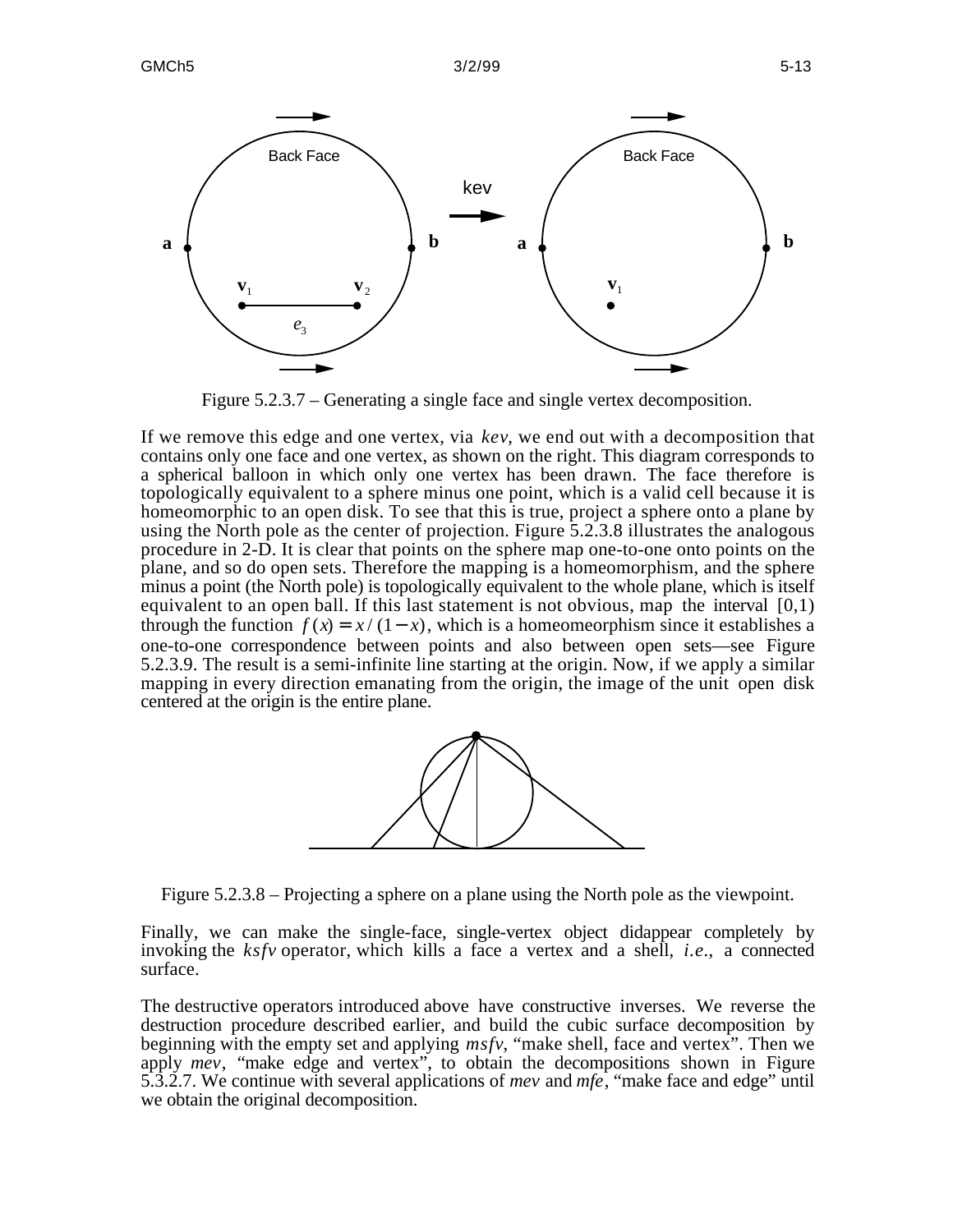

Figure 5.2.3.9 – Mapping a line segment into a semi-infinite line.

The *make* and *kill* operators are called *Euler operators* . Observe that the operators do not change the Euler characteristic of the surface. For example, *mfe* increases the number of faces *and* the number of edges by one. Thefore, the expression  $\chi = f - e + v$  remains invariant. (It is this property that makes the operators useful in the proof of Euler's theorem.)

To be able to construct tori and other surfaces with holes we need an additional pair of operators. Consider the two blocks shown on the left in Figure 5.2.3.10. We can glue them as shown on the right in the figure. To do this we kill the bottom face of the top block (but keep the edges that bound that face), and introduce an extra edge on the top face of the bottom block. The extra edge is needed to ensure that the new (open) face of the joined cubes is homeomorphic to an open disk, and therefore is a valid cell. In addition, we change the number of shells from 2 to 1, which causes a decrease of 2 in the generalized Euler's formula  $\gamma = f - e + v = 2s - 2h$ . Increasing the number of holes by one has the same effect on the Euler characteristic, and the operator is usually called *kfmeh*, for "kill face and make edge and hole", for reasons that will be apparent after we present below another example of its application.. It corresponds to a mathematical operation on manifolds called the *connected sum*, which glues two manifolds to produce another manifold.

The operator *kfmeh* can also be applied to a single shell, for example to connect two opposite faces of a cube, as shown in Figure 5.2.3.11. Initially we draw the two small shaded faces within the top and bottom face of the cube (with the necessary extra edges). Then we kill the small faces and connect the associated edge loops by a new vertical face, analogous to a cylinder. We need to add an extra edge to the new face to ensure that it is homeomorphic to an open disk. The outcome of the operation has one less face than the original, one more edge, and a through hole. In this case, *kfmeh* does precisely what its name implies.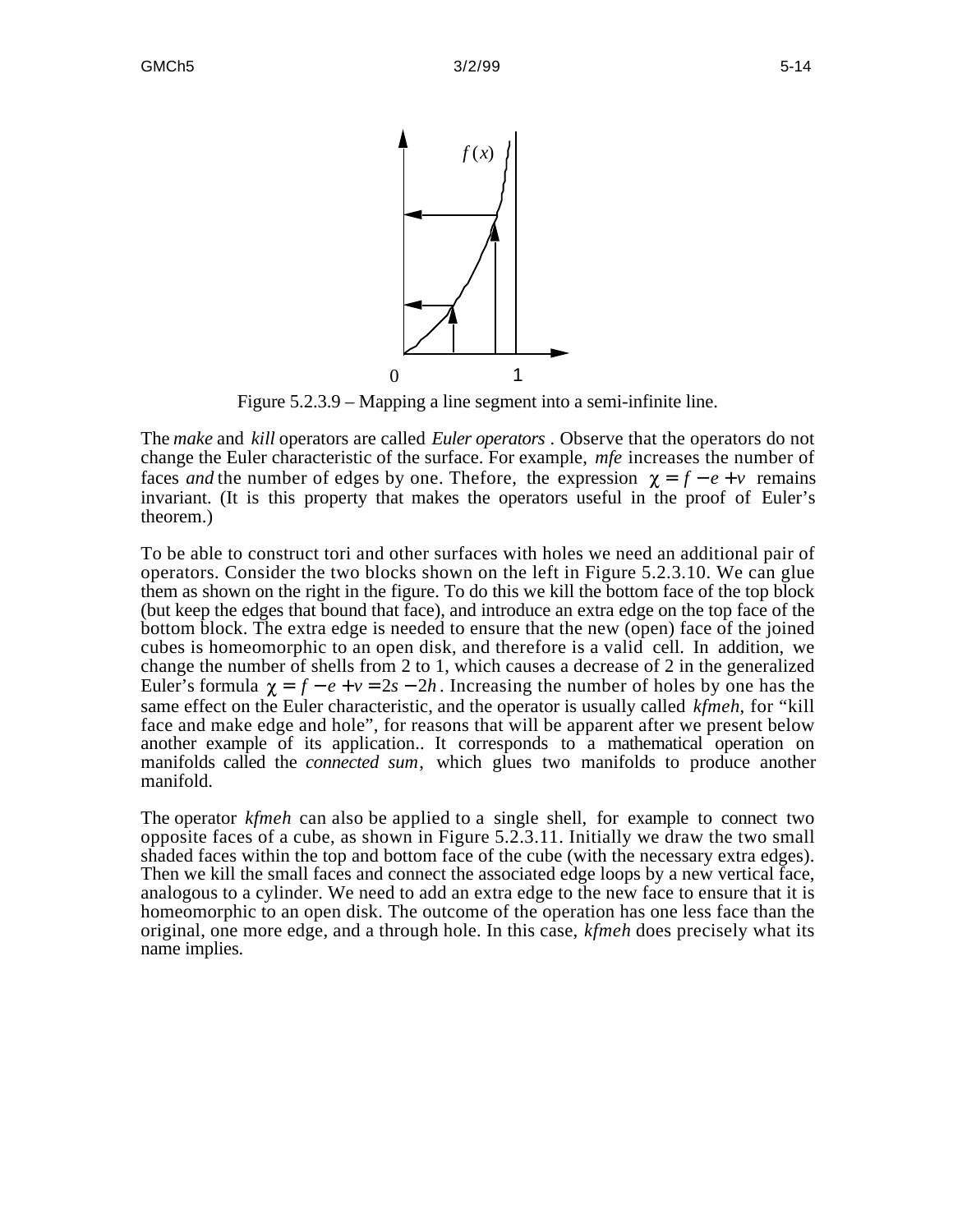

Figure 5.2.3.10 – Glueing two shells.



Figure 5.2.3.11 – Making a through hole.

The Euler operators provide convenient means for constructing complex BReps, and help ensure that they are valid. The early literature on geometric modeling stated erroneously that the Euler operators guarantee the validity of BReps. It is easy to see that this claim is false. Assume that the dimpled cube shown in Figure 5.2.3.12 was built trhough Euler operations. By simply changing the coordinates of one vertex we obtain the set of selfintersecting faces shown on the right, which does not correspond to a valid BRep. Therefore, a representation constructed with Euler operators may or may not be valid, depending on the specific values of the metric data assigned to the faces, edges and vertices.

The most important properties of Euler operators were established by Mäntylä [Mäntylä 1984]. He showed that it is always possible to assign metric data to a BRep constructed via Euler operators so that the BRep is valid in the domain of orientable manifold objects. Conversely, any valid manifold BRep can be constructed by a sequence of Euler operations. In essence, Euler operators ensure that the *combinatorial* conditions for validity